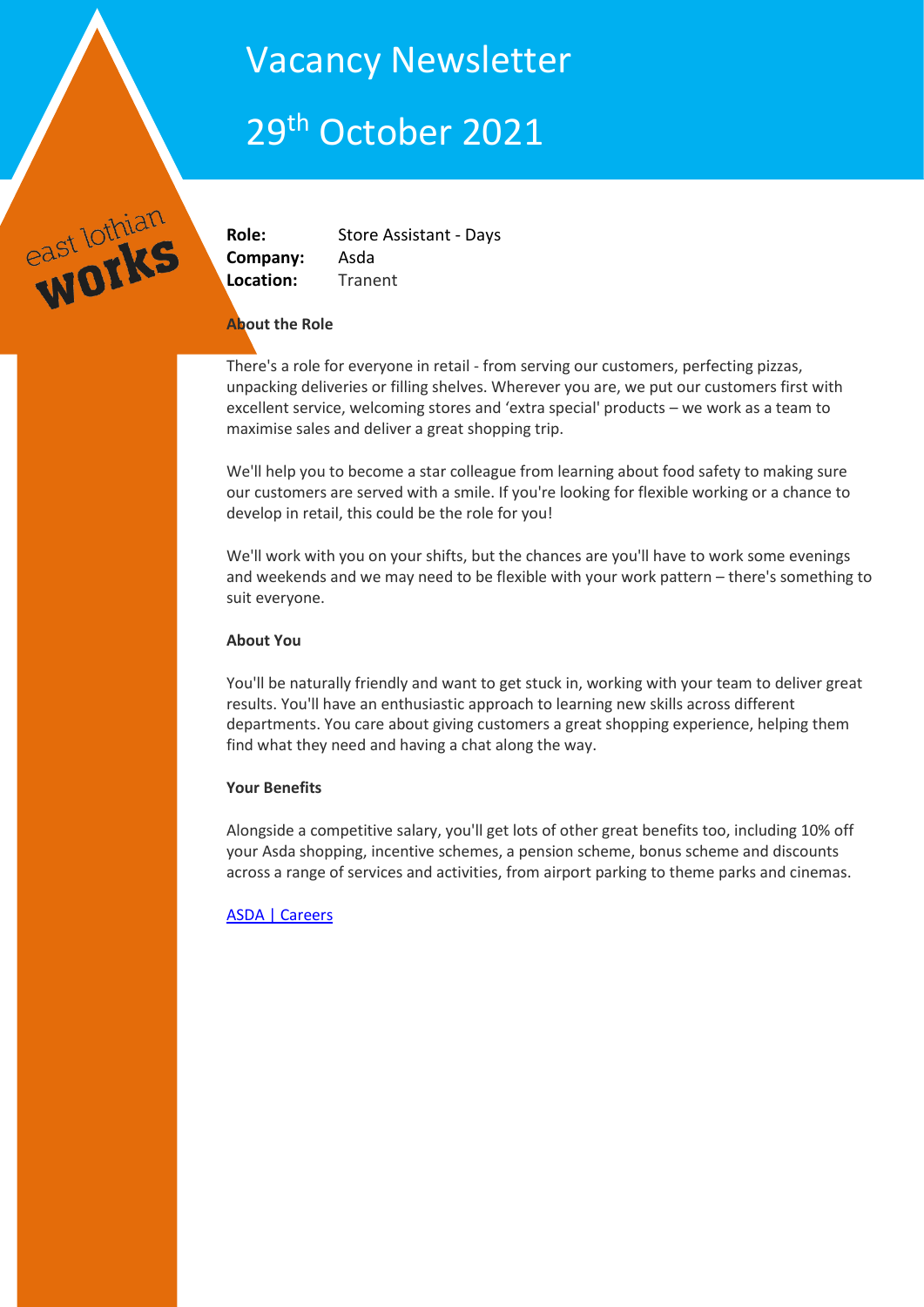**Role:** Recycling Operative **Company:** Connect Appointments **Location:** Musselburgh

### **Connect Appointments are currently recruiting for Recycling Operative to work on a construction waste and recycling plant in Musselburgh.**

Working as a Recycling Operator, you would be working as part of a team, working on a busy production line picking various construction waste material.

**Working Hours for Recycling Operative:** 7.00 am - 5.00 pm Monday - Friday.

**Pay rate:** £9.10 per hour, overtimes/ bonus available

#### **Main Duties and Responsibilities:**

- Sorting through materials such as polyethylene, cardboard, and plastics
- Operating baling machines
- Operating pump trucks
- General housekeeping duties
- Fully comply with all Health and Safety procedures on site.

#### **The ideal candidate should:**

- be able to work as part of a team
- have a positive attitude
- be punctual
- be flexible
- have an eye for detail/quality
- have an ability to carry out repetitive tasks

If you have the skills and experience, we require for the recycling operative position then apply now with your most recent CV and we will call you back to discuss it or give us a call on [01506449944](tel:01506-449944) for more information.

[Recycling Operative \(aplitrak.com\)](https://www.aplitrak.com/?adid=bGIuMDY0NzEuNDcwN0BwZndyZWNydWl0bWVudC5hcGxpdHJhay5jb20)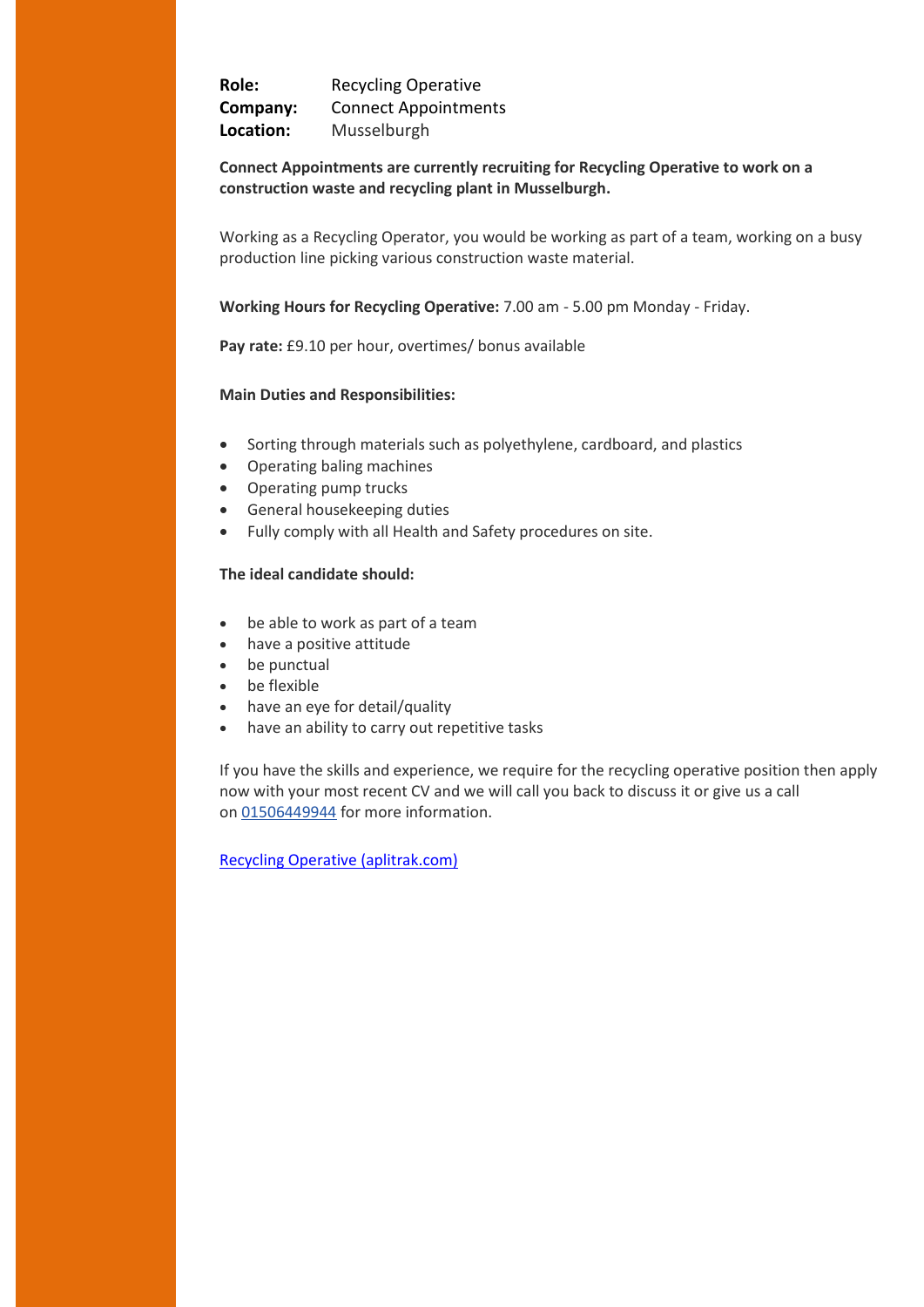**Role:** Catering Assistant **Company:** Thomas Franks **Location:** Musselburgh

Thomas Franks are an independent and vibrant Contract Catering Company, with a reputation for excellence. We pride ourselves on delivering exceptional standards, a total fresh food policy and service delivered with individuality, passion

We are looking for an enthusiastic General Catering Assistant to join our highly motivated and focused team at Loretto School, Musselburgh.

Responsibilities include serving the children, maintaining a high level of cleanliness throughout the kitchen & dining room (this may involve working in the pot wash area & dish wash area) and to assist at various functions at the School.

Working Pattern:

Monday 17.00 – 20.00 Tuesday 17.00 – 20.00 Wednesday 17.00 – 20.00 Thursday 17.00 – 20.00 Friday 17.00 – 20.00

All applicants must be able to demonstrate that they have the Right to Work in the UK to be considered for this role. An enhanced PVG, Identity & reference checks (covering the last five years) will form part of the selection process.

*As an organisation using the PVG. Disclosure service to assess applicants' suitability for positions of trust, Thomas Franks Ltd complies fully with the PVG Code of Practice and undertakes to treat all applicants for positions fairly. We are committed to safeguarding the welfare of children and undertake not to discriminate unfairly against any subject of a Disclosure on the basis of conviction or other information revealed.* 

Reference ID: GCA/LORETTO256/26102021

Job Types: Part-time, Permanent

Salary: £8.91 per hour

Schedule: Monday to Friday

Work remotely: No

[Thomas Franks](https://uk.indeed.com/jobs?l=East%20Lothian&radius=15&fromage=3&start=40&advn=9885237715267758&vjk=b9200b4fefd8a632)